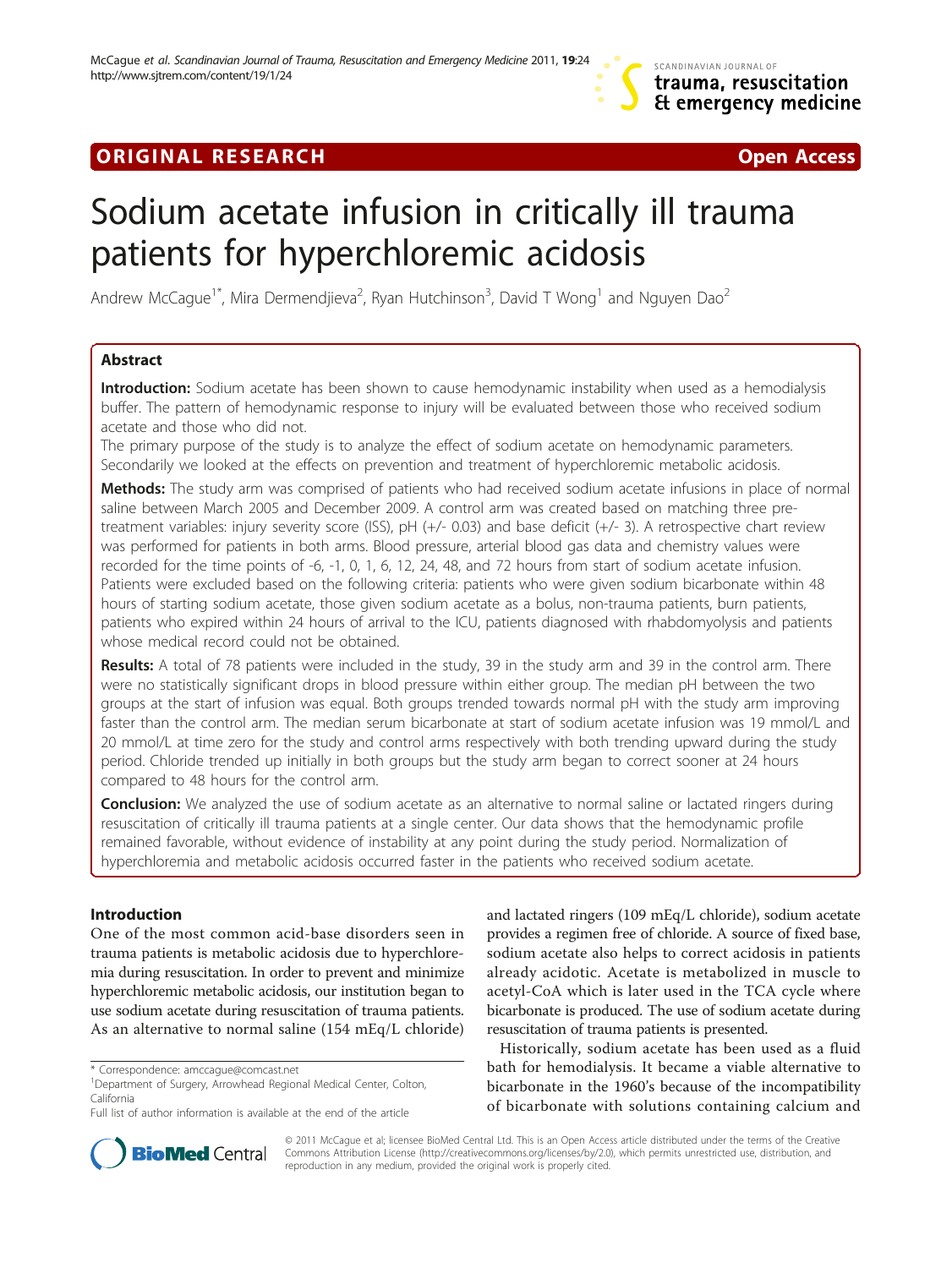magnesium salts [[1\]](#page-5-0). Previous studies have shown that sodium acetate may cause cardiovascular instability in hemodialysis patients. Clinical administration of acetate as part of the hemodialysis treatment is known to be associated with vasodilation and impaired cardiac contractile response [[2,3](#page-5-0)]. Studies on acetate-based dialysates have shown undesirable metabolic side effects such as hypotensive episodes [\[2,3\]](#page-5-0).

Today, the use of acetate as a hemodialysis buffer is limited. There are few published reports of the use of sodium acetate in non-dialysis patients. In 1978, Kirkendol et al reported that a slow infusion of sodium acetate in dogs did not show a reduction in blood pressure [\[1](#page-5-0)]. And as early as 1969, Watten et al showed that sodium acetate solution approached bicarbonate in its ability to restore blood pH and plasma bicarbonate in patients suffering from cholera with metabolic acidosis [[4,5](#page-5-0)]. In 1985, Ekblad et al reported that the continuous infusion of sodium acetate is suitable for the slow correction of metabolic acidosis in premature infants [\[6\]](#page-5-0). In spite of the fact that it can be used as an effective buffer in metabolic acidosis, its use has not become widespread [[4\]](#page-5-0). The use of sodium acetate during resuscitation would require a significantly lower acetate load then that previously used for hemodialysis.

The hemodynamic effects of sodium acetate in nonhemodialysis patients are unknown. As of this writing, there are no studies evaluating the hemodynamic effects of sodium acetate infusion in trauma patients. Since 2005, our institution has been using sodium acetate in critically ill trauma patients in an effort to prevent and treat hyperchloremic metabolic acidosis. The pattern of hemodynamic response to injury will be evaluated between those who received sodium acetate and those who did not. The primary purpose of the study is to analyze the effect of sodium acetate on hemodynamic parameters. Secondarily we looked at the effects on prevention and treatment of hyperchloremic metabolic acidosis.

# Methods

Patients who received sodium acetate while in the Surgical Intensive Care Unit (SICU) between March 11<sup>th</sup>, 2005 and December  $31<sup>st</sup>$ , 2009 were selected for the study arm. Sodium acetate was mixed with sterile water to create a chloride free solution. Initial resuscitation was started in the trauma bay with normal saline. Those who remained acidotic after initial crystalloid resuscitation in the trauma bay or operating room and where large volumes of resuscitation were anticipated were started on sodium acetate. Patients were chosen at the discretion of the attending surgical intensivist. Most patients were started on sodium acetate within six hours of arrival. The rate of infusion was chosen based on the patients weight and anticipated fluid volume deficit.

The retrospective review of patient records was approved by our hospital Institutional Review Board (IRB) prior to commencement. Prospective individual informed consent was not obtained as sodium acetate is used routinely at our institution as well as neighboring hospitals.

Patients were excluded based on the following exclusion criteria: patients who were given sodium bicarbonate within 48 hours of starting sodium acetate, those given sodium acetate as a bolus, non-trauma patients, burn patients, patients who expired within 24 hours of arrival to the SICU, patients diagnosed with rhabdomyolysis and patients whose medical record could not be obtained.

Demographic data was collected for each patient including: age, sex, diagnosis, admission and discharge dates, length of stay, reason for SICU admission, Injury Severity Score (ISS) [\[7](#page-5-0)], outcome (expired or discharged) and how the sodium acetate was administered. Total acetate load was calculated from rate and duration of infusion. Vital signs and laboratory values at six hours and one hour prior to the initiation of sodium acetate infusion as well as during the hour of infusion, one, six, twelve, twenty-four, forty-eight and seventy-two hours after initiation of infusion. For each time interval, the patients systolic and diastolic blood pressure, mean arterial pressure, arterial blood gas values including pH, lactate and base excess were recorded. From chemistry data the chloride and bicarbonate levels were also recorded. Vital signs were obtained from nursing flowsheets which records values for each hour. Measurements from arterial lines were used if available, and cuff pressures when not. The chemistry and blood gas data drawn closest to the time interval of interest was chosen with predetermined cut off times.

A control arm was then created using patients admitted between the years 2003 and 2004. During this interval, sodium acetate was not being used and trauma patients were resuscitated with normal saline. All patients in our trauma registry with a matching ISS score to a patient in the study arm were selected. Those patients were then filtered based on the same exclusion criteria outlined above. A single patient was chosen with the best matching pH  $(+/- 0.03)$  and base deficit  $(+/- 3)$  to the corresponding patient in the acetate group. Time zero was assigned to simulate the start time of the matched patient in the study group. Patients were excluded if they did not have at least three blood gas draws or had less than 36 hours of blood gas data. The same fields were recorded for the control as was for the sodium acetate arm.

A subset analysis was performed on patients who did not receive vasopressors to eliminate its hemodynamic influence on sodium acetate infusion.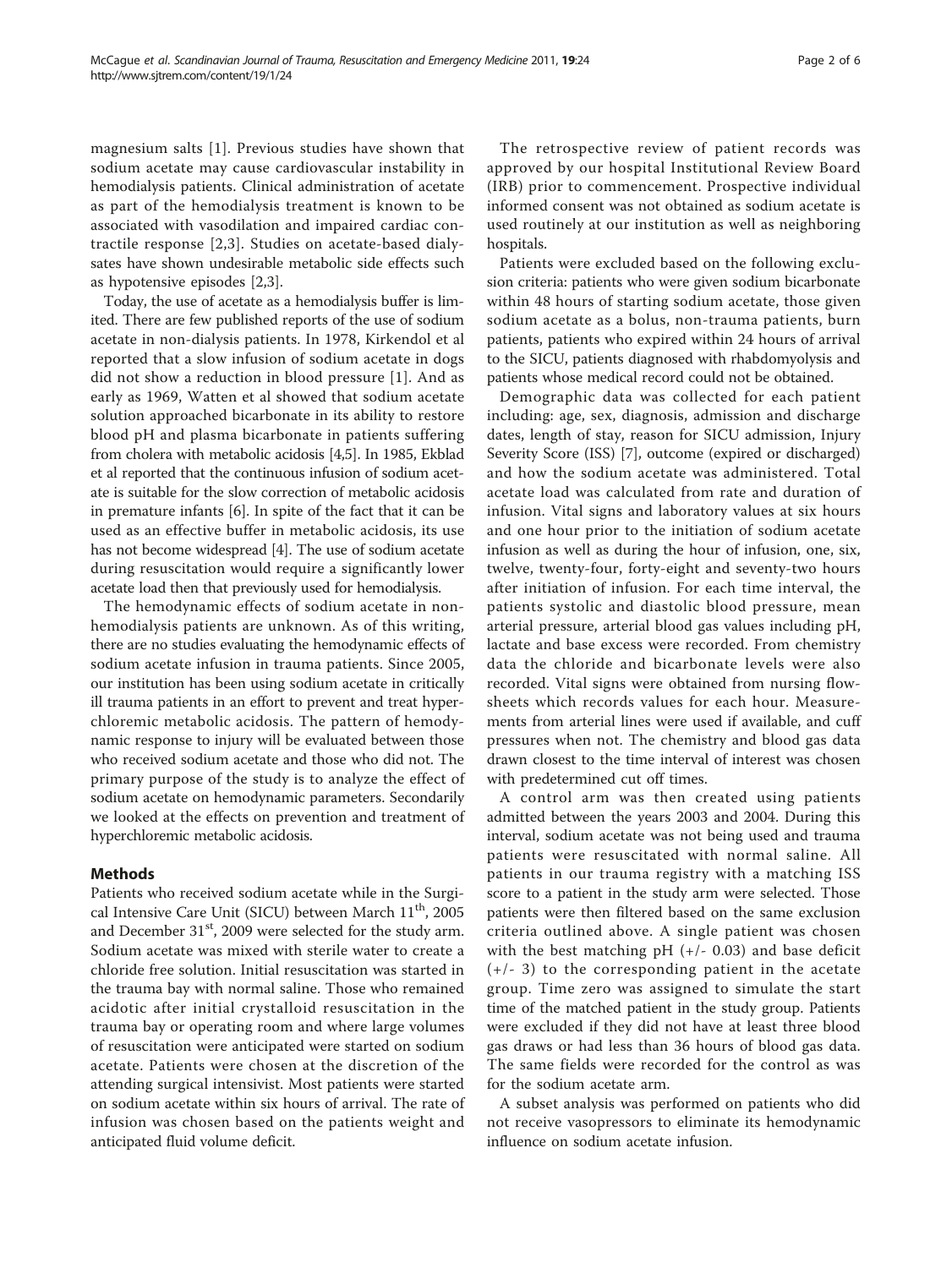#### **Statistics**

Data was analyzed using SPSS (SPSS Inc., Chicago, Il.). Median values were used to limit outliers and minimize variance. Regression values were plotted within SPSS. Wilcoxon signed rank test was used due to the small sample size, non-normal distribution of the study population and repeated measurements performed.

# Results

Initial selection yielded 89 patients for the sodium acetate arm and 1107 patients for the control pool. After evaluation for exclusion criteria and matching, there were 39 patients eligible for the study group and a corresponding 39 patients were matched from the remaining control pool. Six patients could not be matched for ISS and the next closest ISS was used.

Demographic data is presented in Table 1. Age and sex between study and control groups were not statistically significant. The mean ISS between the two groups were 32.6 and 31.1 in the study and control groups respectively. Vasopressors were used in 43.6% of the study group and 30.7% of control group which was not statistically different (p-value  $= 0.23$ ). Mean infusion time of sodium acetate was 38.1 hours. The estimated acetate loads range from 5.02 to 182.1 total grams.

Figures [1, 2, 3, 4](#page-3-0), [5](#page-4-0), [6](#page-4-0) plot median values for each parameter collected for both the study and control arms. Mean arterial pressure (MAP) trended up in both the study and control arms. The control arm had an initial drop in MAP which improved with time. Regression line comparison did not show a statistically significant difference between the two groups with a p-value of 0.257. There were no clinically significant changes in MAP during the time intervals studied. The median pH at time zero was 7.32 and 7.31 in the sodium acetate and control arms, respectively. There was normalization of the pH over time in both groups. The study group showed a more rapid improvement in pH but both groups normalized by the end of the study period. When comparing regression lines a p-value of 0.175 suggested no statistical difference. The median serum bicarbonate level at time zero was 19 mmol/L in the study arm and 20 mmol/L in the control arm. The study arm patients began with much lower bicarbonate levels prior to time zero. The plots show a more rapid improvement of bicarbonate in the study group as compared to the control. Comparison of regression lines did not show a statistically significant change between the two groups with a p-value of 0.93. Patients in both groups were hyperchloremic prior to the start of infusion. The median serum chloride concentration was 118 mEq/L in both the study and control arms at time zero. Both trended toward normal over time. The p-value was 0.618 when comparing regression lines. Median lactate levels at time zero were 2.9 mmol/L in the study group and 4.3 mmol/L in the control group. In both groups lactate trended down. Regression lines were not significantly different with a p-value of 0.792. Both groups began with high base deficits which trended toward normal during the study period. Regression lines were not significantly different with a p-value of 0.498.

Within the sodium acetate group there were 17 patients who received vasopressors and 12 patients in the control group. Vasopressors consisted almost exclusively of norepinephrine, for those who did not respond, vasopressin was also used. In order to limit vasopressor influence, a subset-analysis was performed on those patients who did not receive vasopressors comparing the study arm and control arm. Each time interval was compared to time zero using Wilcoxon signed rank test, p-values are reported (Table [2\)](#page-4-0). A statistically significant rise in MAP values starting at 24 hours post start of acetate infusion for the study group was found. For the control group, there were no statistically significant changes as compared to time zero for the duration of

| Sodium Acetate                                |                       | Control      | P-Value |  |
|-----------------------------------------------|-----------------------|--------------|---------|--|
| N                                             | 39                    | 39           |         |  |
| Mean Age                                      | 43.4 (21-86)          | 39.9 (15-90) | 0.24    |  |
| Sex M/F (% Males)<br>28/11 (71.8%)            |                       | 30/9 (76.9%) | 0.53    |  |
| Mean ISS Score<br>$32.6(4-75)$                |                       | 31.1 (14-50) |         |  |
| <b>Patients on Vasopressors</b><br>17 (43.6%) |                       | 12 (30.7%)   | 0.23    |  |
| Mean Infusion Time (hours)                    | 38.1 (4-167)          |              |         |  |
| Median Acetate Load (grams)                   | $31.8$ (5.02 - 182.1) |              |         |  |
| Type of Trauma                                |                       |              |         |  |
| <b>MVC</b>                                    | 15 (38.5%)            | 27 (69.2%)   | 0.01    |  |
| Auto vs peds/cycle                            | 13 (33.3%)            | 5 (12.8%)    | 0.05    |  |
| GSW/Stab                                      | 4 (10.3%)             | 7(17.9%)     | 0.26    |  |
| Other                                         | 7 (17.9%)             | $\mathbf{0}$ | 0.01    |  |

#### Table 1 Demographic data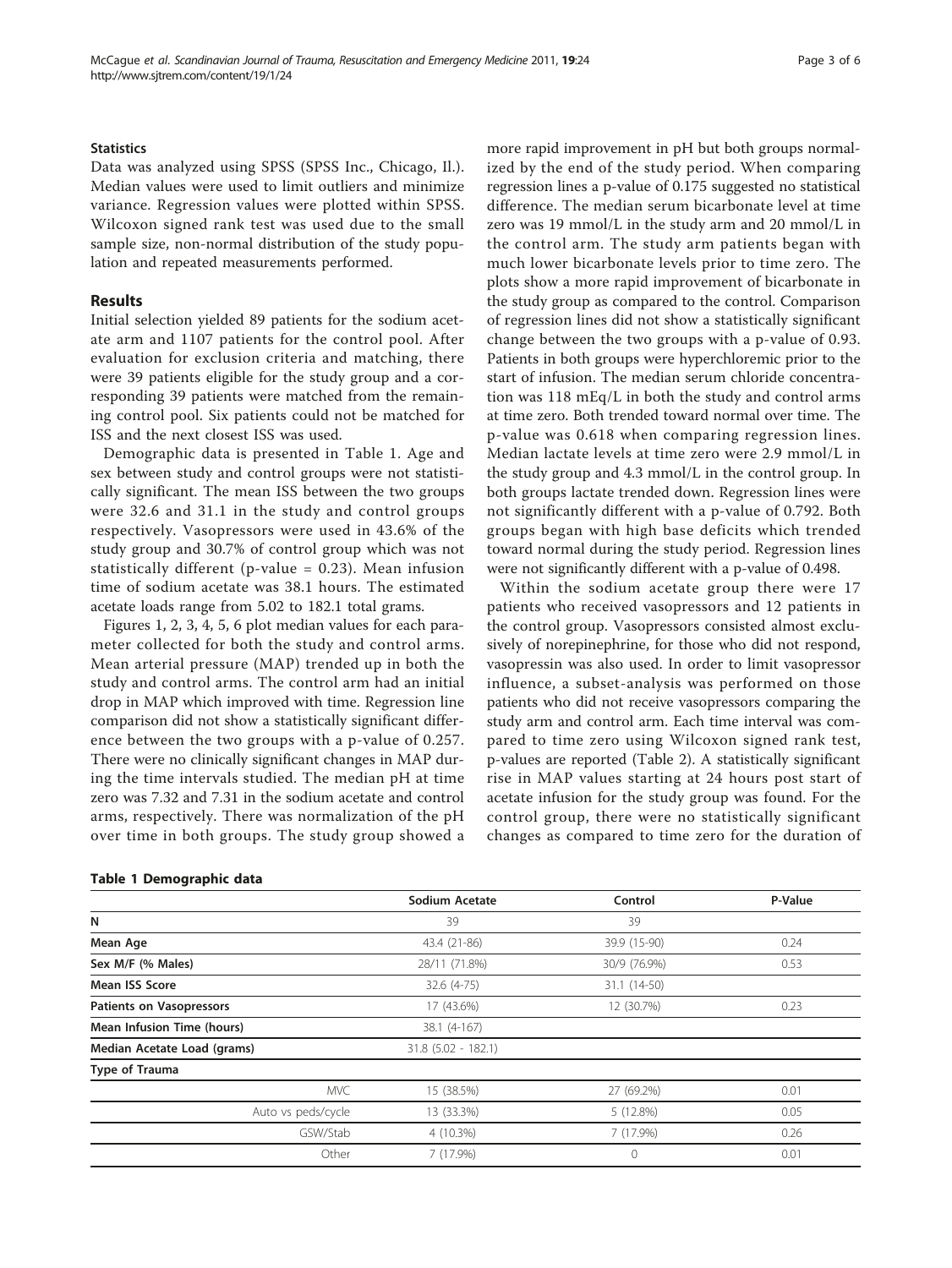<span id="page-3-0"></span>

the study period. Neither group showed drops in hemodynamic variables.

# Discussion

In this study, we show that sodium acetate infusion in the critically ill patient is a viable alternative in the prevention of hyperchloremic metabolic acidosis. To date, there have been no published studies evaluating the use of sodium acetate in critically ill trauma patients. Previously published studies have suggested that sodium acetate can cause hemodynamic instability





in dialysis patients. We have used sodium acetate for five years in our SICU without experiencing clinically evident hemodynamic instability. This study looks at the effects of sodium acetate on hemodynamic stability and hyperchloremia.

Our study of the use of sodium acetate in trauma patients did not reveal the hemodynamic instability as seen in previous studies where sodium acetate is used in dialysis patients. Sodium acetate improved acidosis faster, without drops in hemodynamic parameters. The use of a chloride free solution prevents the accumulation of



with vertical lines. Regression lines plotted with p-value 0.618.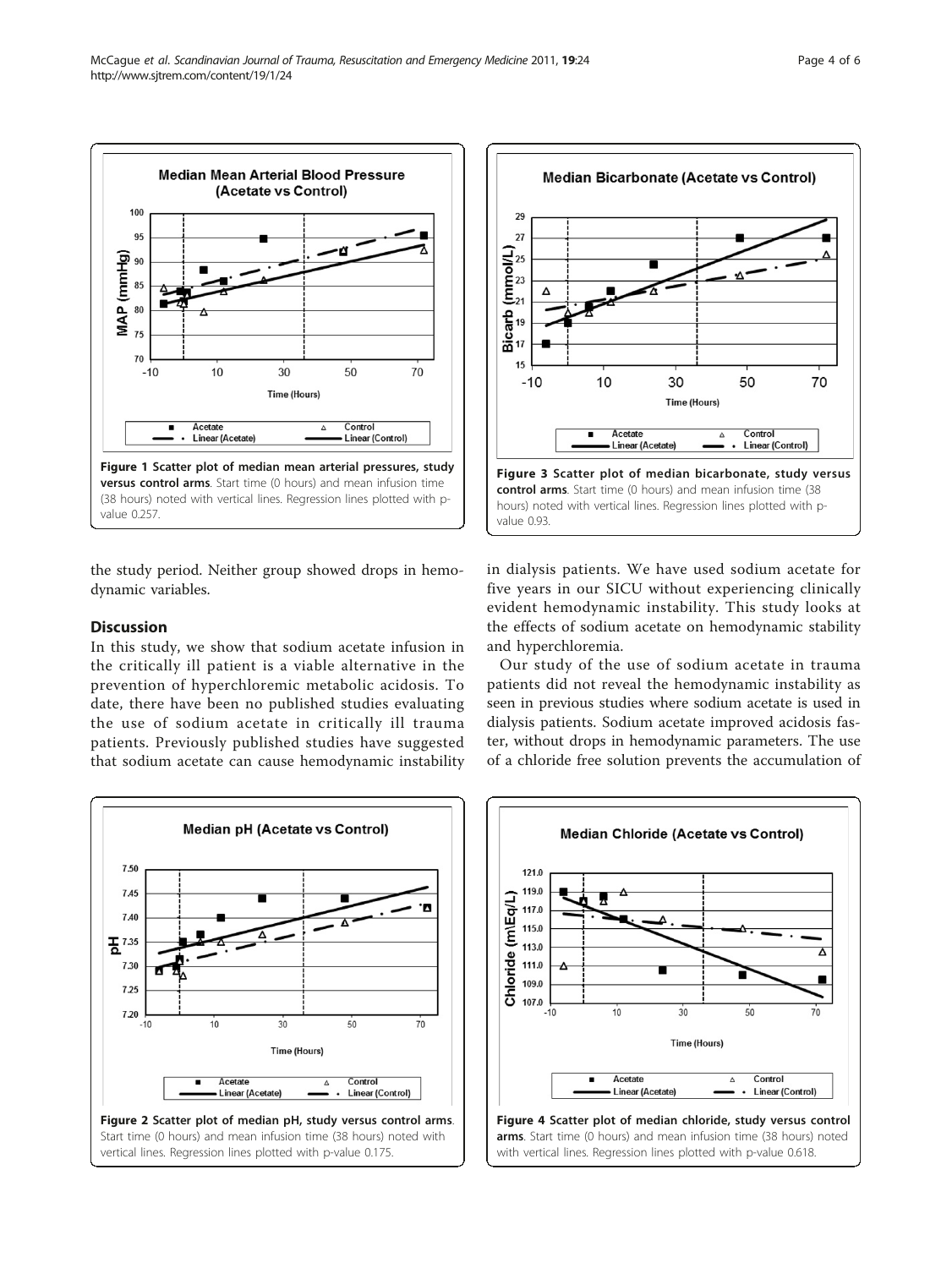<span id="page-4-0"></span>

chloride and development of hyperchloremic metabolic acidosis.

Though there are limitations to our study we feel that the use of sodium acetate is a viable alternative to normal saline during resuscitation of trauma patients. The small sample size in our study limits the clinical relevance of our results and may lead to a higher risk of Type I statistical error. We are limited by the number of available patients during this time period. There is also a lack of standardization when choosing which patients received sodium acetate. Though initially designed to



Table 2 Comparison of MAP at time zero to each subsequent interval for patients who did not receive vasopressors

|                        | Time (Hours) |       |                                        |       |       |       |
|------------------------|--------------|-------|----------------------------------------|-------|-------|-------|
|                        | 0 to 1       |       | 0 to 6 0 to 12 0 to 24 0 to 48 0 to 72 |       |       |       |
| Acetate 0.896          |              | 0.183 | 0.408                                  | 0.011 | 0.017 | 0.004 |
| <b>Control</b> $0.926$ |              | O 881 | 0.983                                  | 0632  | 0058  | 0.177 |

P-values listed (statistical significance defined by <0.05).

avoid a selection bias, from preferentially choosing sicker patients to receive sodium acetate, use of historical cohorts from different time periods may actually introduce selection bias as the resuscitation strategies may have changed over time. Similarly, excluding patients who expired within 24 hours may have eliminated those patients who needed sodium acetate the most. Being a retrospective study, measuring acetate and sodium load for each patient is not possible, patients are exposed to multiple sources of each. An exact measurement will help control for this variation. The use of ISS inherently has limitations, patients with similar ISS may have very different injuries and different outcomes. The use of vasopressors amongst a large portion of our patients may reduce the clinical relevance of the results. Vasopressors not only affect blood pressure, they can also affect pH. However, a subset analysis was performed with patients not on vasopressors showed no adverse hemodynamic instability. Future work will include a prospective randomized study which will help to overcome the significant limitations of a retrospective study. Currently we can only comment on trends within the data and are not able to make absolute conclusions.

Our analysis of the use of sodium acetate during resuscitation of trauma patients has shown that sodium acetate is an alternative to normal saline and lactated ringers in prevention of hyperchloremic metabolic acidosis. Previous reports of hemodynamic instability are not validated in this study.

### Conclusion

We analyzed the use of sodium acetate in critically ill trauma patients at a single center, during a four-year period. Our data shows that the hemodynamic profile remained favorable, without evidence of instability at any point during the study period regardless of vasopressor use. Normalization of hyperchloremia and metabolic acidosis occurred faster in this group compared to control patients.

#### Author details

<sup>1</sup>Department of Surgery, Arrowhead Regional Medical Center, Colton California. <sup>2</sup>Department of Pharmacy, Arrowhead Regional Medical Center, Colton, California. <sup>3</sup>Western University of Health Sciences, College of Osteopathic Medicine of the Pacific, Pomona, California.